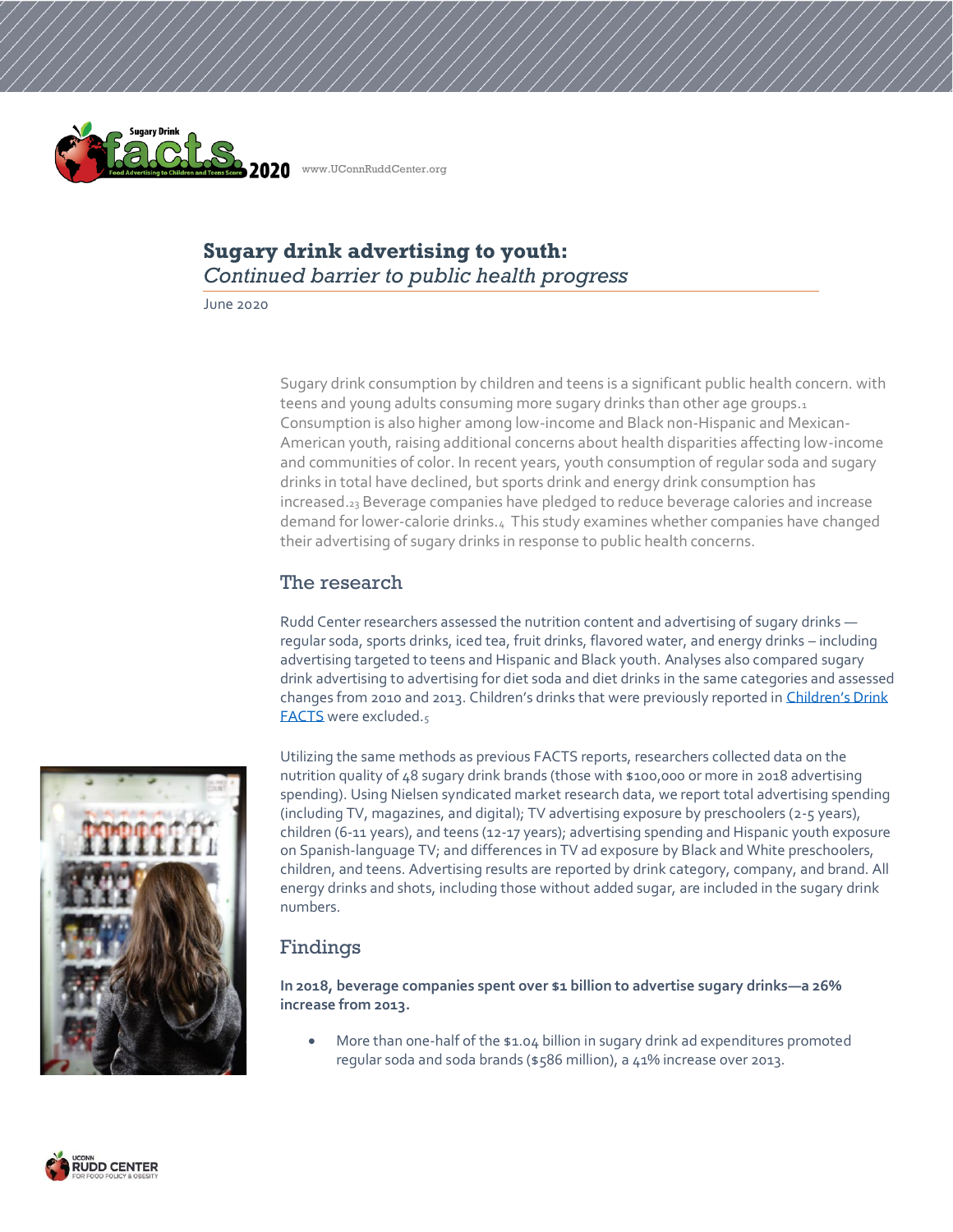

In 2018, Black teens saw **2.3 times as many TV ads** for sugary drinks. Disparities in exposure were highest for sports drinks, regular soda, and energy drinks.

"Our findings demonstrate that beverage companies continue to target their advertising to Black and Hispanic communities, which exacerbates ongoing health disparities affecting those communities" said Jennifer L. Harris, PhD, MBA, lead study author and senior research advisor at the Rudd Center.

- Sports drink advertising increased by 24%, totaling \$159 million in 2018, and advertising for sweetened iced tea almost tripled, from \$38 million in 2013 to \$111 million in 2018.
- In contrast, total advertising spending for diet and unsweetened drink categories (including plain water and 100% juice) totaled \$573 million in 2018 – less than the amount spent to advertise regular soda and soda brands alone.

### **The added sugar in the majority of single-serve drink containers exceeded 25 grams – the recommended maximum daily sugar limit for children and teens.<sup>6</sup>**

- A 12-ounce regular soda contained a median of 37 grams of sugar, and a 16-ounce energy drink contained 43.5 grams. In addition, 88% of sugar-sweetened energy drinks also contained zero-calorie sweeteners and a median of 159 milligrams of caffeine.
- Median sugar content in a single-serving container of other categories of drinks ranged from 21 grams for sports drinks to 27 grams for flavored water.

### **Companies continue to target Black and Hispanic youth with TV ads for sugary drinks.**

- In 2018, companies spent \$84 million to advertise sugary drinks on Spanish-language TV, an increase of 8% versus 2013, and 80% versus 2010. Regular soda/soda brands represented 61% of Spanish-language sugary drink ad spending, followed by sports drinks (33%), and energy drinks (5%).
- Sports drink brands disproportionately advertised on Spanish-language TV, dedicating 21% of their TV advertising budgets to Spanish-language TV, compared to 10% on average for all sugary drinks. From 2013 to 2018, sports drink advertising spending increased 745% and Hispanic youth exposure to these ads increased 10-fold or more.
- Compared to White children and teens, Black children saw 2.1 times as many sugary drink ads and Black teens saw 2.3 times as many, totaling 256 and 331 ads viewed in 2018, respectively.
- Sports drinks had the highest targeted ratios, with Black teens seeing 2.7 times as many ads as White teens.

### **Teens remain a primary target audience for sugary drink advertising.**

- From 2013 to 2018, teens' exposure to TV advertising increased for regular soda/soda brands (+1%) and iced tea (+68%), despite a 52% decline in time spent watching TV during the same time.
- Energy drinks and sports drinks targeted their TV advertising directly to teens, as evidenced by disproportionately high ratios of ads viewed by teens versus adults.

### **Preschoolers' and children's exposure to sugary drink TV advertising is increasing**

- Preschoolers and children saw 139 and 135 TV ads, respectively for these sugary drink categories – more than three times as many ads than they saw for sugary children's drinks (38 and 45 ads, respectively).
- Preschoolers' saw 26% more TV ads for sugary drinks in 2018 than in 2013, and children's ad exposure increased by 8%. These increases occurred despite a 35% decline

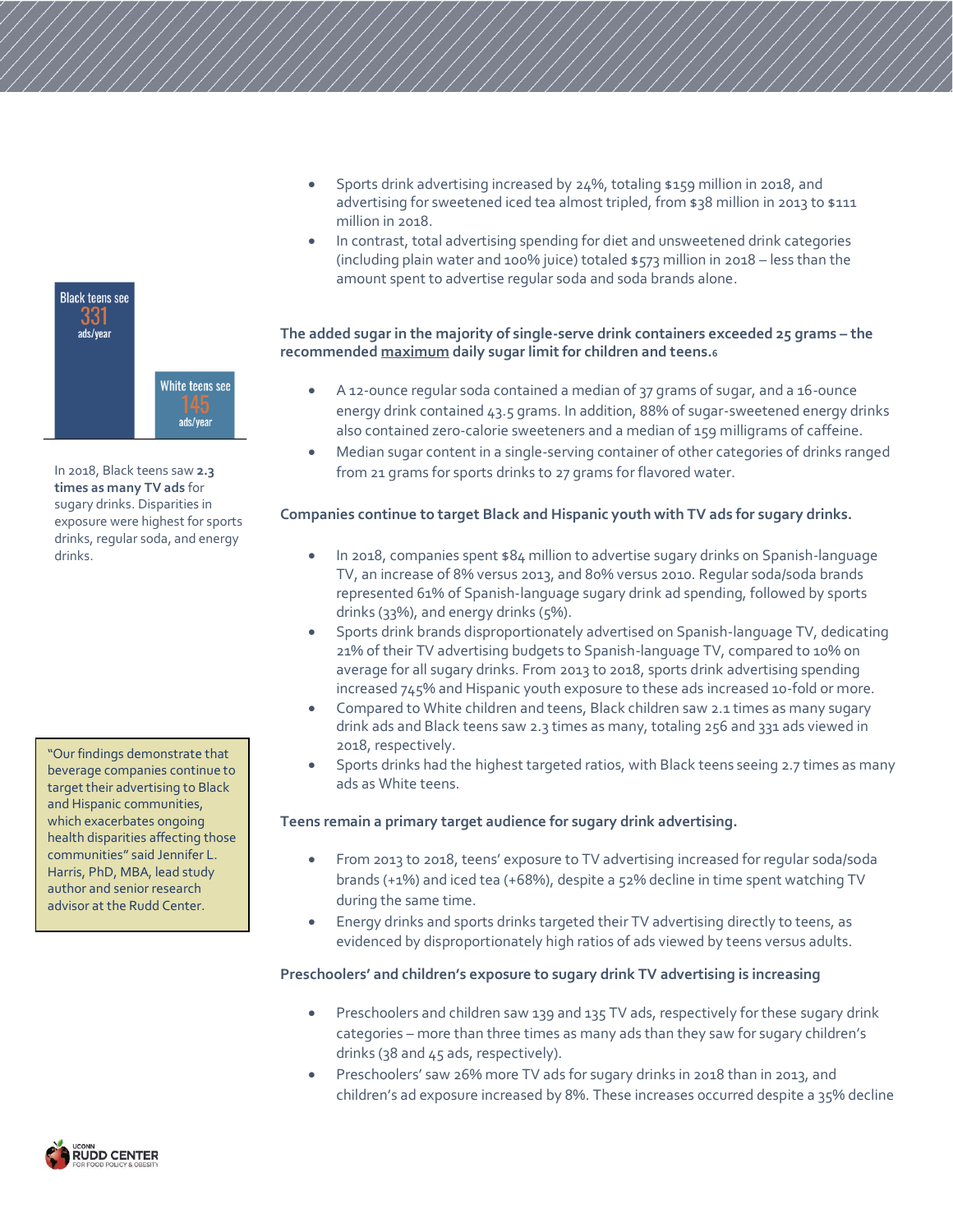

Companies spent **\$84 million** to advertise sugary drinks on Spanish-language TV in 2018, an **increase of 80%** vs. 2010.

"Beverage companies have promised to take action to reduce the amount of beverage calories people consume, but at the same time they dramatically increased advertising for their full-calorie sugary drinks," said Fran Fleming-Milici, PhD, a coauthor and director of marketing initiatives at the Rudd Center.

in average TV viewing times for preschoolers and a 42% decline for children during the same period.

• Increases in ads viewed were highest for regular soda/soda brands, which increased by 78% for preschoolers and 55% for children, and iced tea, which increased by more than two-and-a-half times for both age groups

#### **Sugary drink advertising was primarily driven by PepsiCo and Coca-Cola brands.**

- PepsiCo was responsible for 38% of all sugary drink advertising spending and sugary drink TV ads viewed by children, and 41% of TV ads viewed by teens in 2018. PepsiCo sugary drink advertising spending increased by 28% from 2013 to 2018.
- Coca-Cola was responsible for 31% of sugary drink advertising spending, 23% of TV ads sugary drink advertising increased by 81%.
- Four brands each spent more than \$100 million to advertise sugary drinks in 2018: Coke, Pepsi, Gatorade, and Mtn Dew.

## Recommendations

### **Key stakeholders must support public health efforts to reduce consumption of sugary drinks, especially among youth and in communities of color:**

*Industry leaders*

- Current industry self-regulatory initiatives-including the American Beverage Association's Guidelines on Marketing to Children and the Children's Food and Beverage Advertising Initiative-should expand their pledges to restrict sugary drink advertising to children up to at least age 14.
- Media companies that own programming with large audiences of teens, as well as Black and/or Hispanic youth, should reduce sugary drink advertising during targeted programming.
- All corporate responsibility initiatives to promote nutrition and/or health and wellness should also address targeted marketing of sugary drinks to communities of color. These initiatives are even more urgent now given the disproportionate effects of COVID- 19 on Black and Latino communities.<sup>7</sup>

#### *Policymakers*

- States and localities should enact excise taxes on sugary drinks and invest the resulting revenue in community-defined programs and services to reduce health and socioeconomic disparities.
- The U.S. Food and Drug Administration (FDA) should establish regulations to address unclear labeling practices, such as requiring disclosures of added sugars, low-calorie sweeteners, juice, and caffeine content on the front of product packages.
- States and local municipalities should prohibit the sales of energy drinks and shots to children under age 18 and require they be placed in low-visibility locations (such as behind counters).